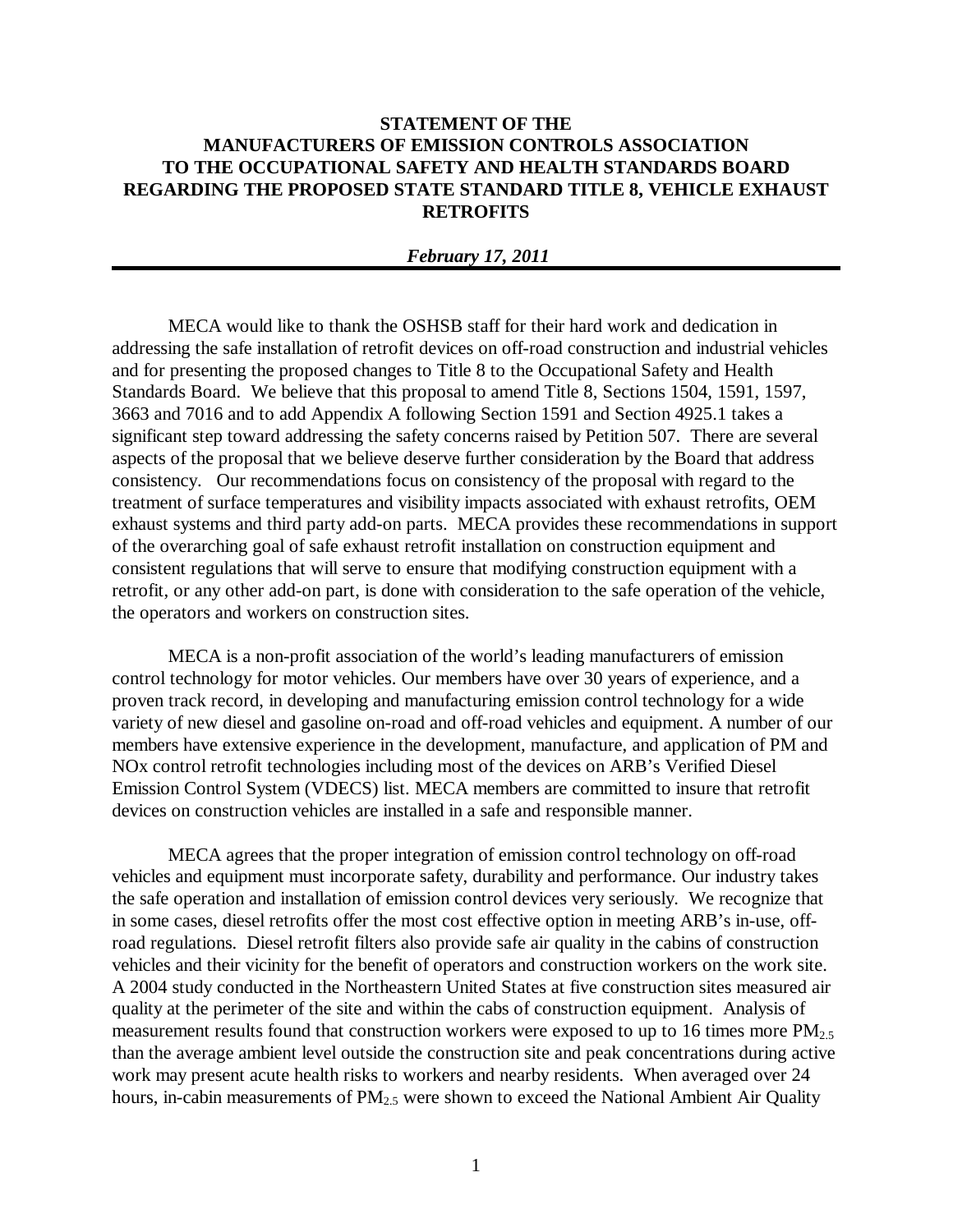Standard (NAAQS) by 4-6 times. The study also found elevated levels of benzene, 1,3-butadiene, formaldehyde, acetaldehyde and heavy metals commonly found in diesel fuel and lubricants. The levels of some of these compounds exceeded the 8-hour exposure limit established by the American Conference of Governmental Industrial Hygienists or ACGIH.

The catalysts and filters that are components of Level 2 and Level 3 VDECS are designed to substantially remove pollutants and air toxics from diesel exhaust and in effect serve to reduce worker exposure to air toxics inside the cabins of vehicles, on construction sites, in buildings and other confined spaces. California's state standard Title 8, Section 1533, subchapter 4, specifies retrofit controls as a compliance option for internal combustion engine powered industrial trucks operated indoors. For large warehouse operations, retrofits on industrial trucks provide an effective, economical compliance option for protecting workers from exposure to harmful exhaust gases in compliance with Section 5141, subchapter 7 of OSHSB's General Industry Safety Orders and Section 1533, subchapter 4. The 50 vehicle study conducted by OSHSB and ARB concluded that some of the types of vehicles that are sometimes used in confined spaces and inside buildings may be challenging to retrofit within the guidelines of the visibility assessment procedure.

The regulatory amendments adopted in December by ARB removed all off-road retrofit mandates for fleets to comply with the regulations leaving the installation of VDECS as a voluntary option toward compliance. We believe that the proposed visibility method significantly limits this option to construction fleets for using retrofits on certain high cost vehicles and significantly increases the cost of compliance beyond the impact in the OSHSB staff report. The 50 vehicle analysis provides an excellent case study on the visibility impacts of retrofitting offroad vehicles. The study selected the 50 most popular vehicles in the California fleet. Of the roughly 150,000 off-road vehicles, the study captured 67% of the general vehicle types (105,000 vehicles) but the specific vehicle models in the study only represent 20,000 – 25,000 vehicles in the statewide fleet. That is only 17% of the vehicles. Because application engineering of a retrofit device is very specific to each vehicle configuration, we see this as a significant shortcoming of the study's ability to predict the number of vehicles that may be retrofitted without visibility impairment and ultimately the cost impact on the end users. Furthermore, the study never relied on detailed engineering of the complete exhaust piping and brackets that would be necessary to install the retrofit system on the vehicles. Actual measurements using the study method were only conducted on nine of the vehicles and these measurements were done using mock-ups of a DPF filter absent the necessary inlet and outlet exhaust piping. For these reasons we believe that the 67% successful retrofit feasibility projection is overly optimistic and the cost impacts of having to replace a larger population of equipment due to minor additional visibility impacts is under estimated in the proposal. OSHSB staff's cost impact analysis, included in the proposal, is a back of the envelope estimate that uses a single value of average fleet horsepower and average retrofit costs on a single replacement age of vehicles (18 year old vehicle replaced with a 10 year old vehicle). It will not be possible to replace the entire state-wide fleet with 10 year old equipment (as assumed by staff). We believe that the actual cost of equipment replacement versus retrofit installation for larger horsepower and specialized equipment will be significantly higher than the \$8,052 per vehicle suggested in the staff report. As such, OSHSB staff has likely underestimated the cost effectiveness of retrofits as a compliance option for ARB's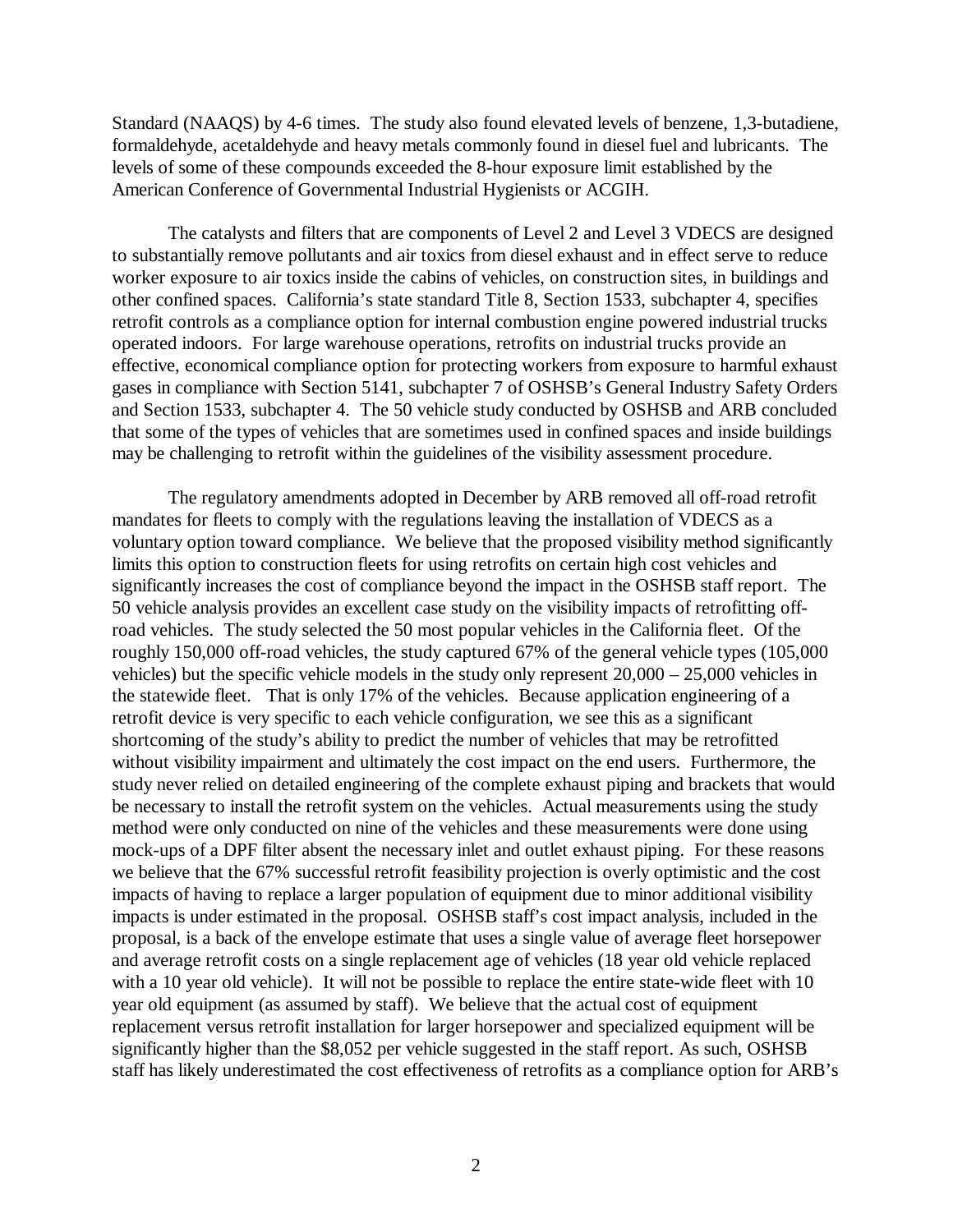off-road regulations. ARB's cost analysis for their off-road fleet regulation provides a more rigorous analysis for determining replacement costs of off-road equipment.

Manufacturers have commented that the increase in the cost of an underhood or out of sight retrofit would be 25-30% higher than one mounted outside of the vehicle's engine compartment. This is due to the additional engineering required to design a system to fit in a smaller space envelope so it would create zero masking as defined by the study method. Manufacturers believe that the major portion of this cost increase is caused by trying to eliminate the last few inches of masking often caused by exhaust piping associated with the filter. Most of this cost increase could be alleviated by allowing some deminimus level of masking to account for the full system packaging. Deminimus masking criteria are specified for motor vehicles in California's Vehicle Code, Section 26708. Although we realize that off-road vehicles are not subject to the Motor Vehicle Code, this example provides precedent to an acceptable finite level of masking in the windshield and rear window of on-road vehicles. MECA requests that the Board consider allowing for some additional deminimus level of visibility masking beyond that proposed in Appendix A. We recommend the use of the ISO 5006 guideline, of approximately 12 inches of additional masking, be added to the staff proposal to provide some additional flexibility in engineering an exhaust retrofit system installation.

Appendix A, subsection  $E(3)c$  of the regulation, specifies that the retrofit exhaust stack be positioned in the same location as the OEM exhaust pipe in relation to the operators  $360^{\circ}$  view toward the horizon. This appears to conflict with subsection B(3)d that allows flexibility on the stack location as long as it does not create additional masking relative to the OEM exhaust stack. We concur that the level of masking is more critical than the exact position since it is often necessary to relocate the exhaust stack to allow for the positioning of the retrofit. Furthermore, the masking can be equivalent whether the stack is on the right side of the vehicle or the left as long as the distance from the driver is the same. We request OSHSB to harmonize the language in these sections to allow flexibility in exhaust stack location within the limitation of no additional masking.

MECA believes that the proposal is inconsistent with respect to safe levels of masking, or blocked visibility, caused by exhaust retrofits or other aftermarket add-on parts installed on construction vehicles. Section 1591(b) requires that equipment and accessories installed on haulage vehicles should avoid impairing the driver's vision to the front and sides whereas exhaust retrofits are held to a 360<sup>°</sup> visibility criteria. Retrofit devices must demonstrate no blocked visibility above 5 feet at a 40 inch perimeter around the vehicle. The staff report offers no justification why retrofits are held to a higher visibility standard than other aftermarket parts that are installed on vehicles. MECA requests consideration by the Board that equivalency in masking (Section E(3)c and 1591(b)) be applied for exhaust retrofit and other add-on devices.

Off-road vehicle types inherently have varying levels of visibility even for OEM designs. For example, OEM equipment does not have identical visibility when comparing different equipment types or equipment of the same type made by different manufacturers. The reality is that operators perform their jobs with varying levels of visibility while operating construction equipment. The operator's field of view changes during the course of normal operation as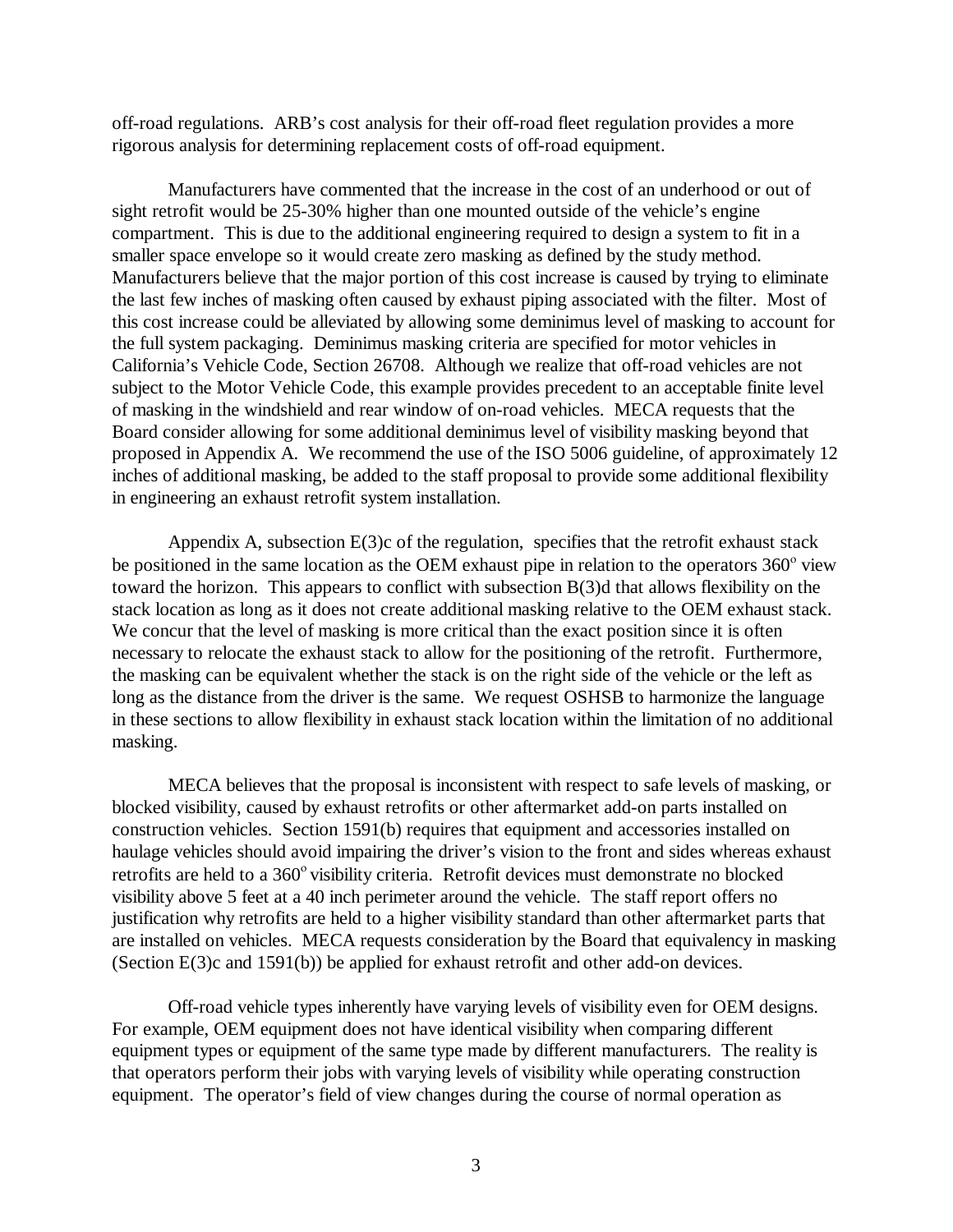shovels and payloads are moved on the construction site or in warehouses. The 50 vehicle study, referenced in the staff report, concluded that a number of OEM configured vehicles failed the proposed visibility criteria. The staff report references accident reports in OSHA's Integrated Management Information System (IMIS) where a contributing factor to these accidents was obstructed visibility by a part of the vehicle. None of these accidents were caused by the installation of an exhaust retrofit device. The staff report fails to justify why a safety standard specific to exhaust retrofits is needed or why the installation of exhaust retrofits should be treated differently from the installation of other aftermarket parts on off-road equipment, or differently from the design of OEM configured equipment. If the visibility criteria were to be applied consistently, than a number of existing OEM designed vehicles would be unsafe to operate. If adopted, the proposal would create an inconsistency in regulatory law where a piece of equipment that failed the visibility test would be allowed to operate in a workplace as long as it does not have a retrofit installed. This creates a situation where retrofit equipment is held to a different visibility standard than OEM equipment or aftermarket add-on parts without justification. Original equipment designers rely on ISO 5006 as a guide when designing new vehicles. This standard has incorporated additional allowed masking, beyond the staff proposal, that accounts for safe visibility while providing some flexibility for the functional design of equipment.

Visibility is often impaired for the sake of expanded functionality of a machine by installing third-party aftermarket parts. Vehicle and equipment manufacturers have incorporated safeguards such as mirrors, back-up alarms, motion sensors and cameras into their designs to assist operators with the varying levels of visibility they experience while performing their task. OEM installed mirrors are important visibility aids that are installed on vehicles to facilitate safely maneuvering the vehicle. The majority of OEM construction vehicles are equipped with mirrors for that reason and many would fail the guidelines established by the ISO 5006 standard if it did not allow for the use of mirrors in assessing masking. Mirrors allow the operator to see blocked areas along the side of machines and are essential safety devices on dump trucks, scrapers, graders and other types of equipment which inherently have large blind spots. MECA believes that the use of mirrors should be allowed in the visibility method when assessing masking similar to the treatment of OEM installed mirrors in ISO 5006. The staff report declares that mirrors or back-up cameras are not a safe, reliable substitute for an unobstructed view. Equipment manufacturers have designed mirrors and cameras into vehicles to assist in their safe operation. The NIOSH Fatality Assessment and Control Evaluation (FACE) Program has recommended the use of back-up cameras or mirrors in a number of accident investigations involving workers being struck by construction equipment (Case Report 04MI107, 06MI096). To ignore a piece of safety equipment, such as an OEM installed mirror or camera, designed to preclude or mitigate a hazard appears contradictory to the fundamental goal of safety at the workplace. Furthermore, the mirror provision of Appendix A, subsection A.3, contradicts CARB's regulation for in-use, offroad diesel vehicles which states that a safety exemption "request will only be approved if the requesting party has made a thorough effort to find a safe method for installing and operating the VDECS, including considering the use of mirrors," etc.

We agree with staff's conclusion that hot surfaces of retrofit devices should be adequately shielded to prevent burn hazards to employees working with construction equipment. We believe that this should apply equally to retrofits as well as OEM exhausts. The proposed regulation is